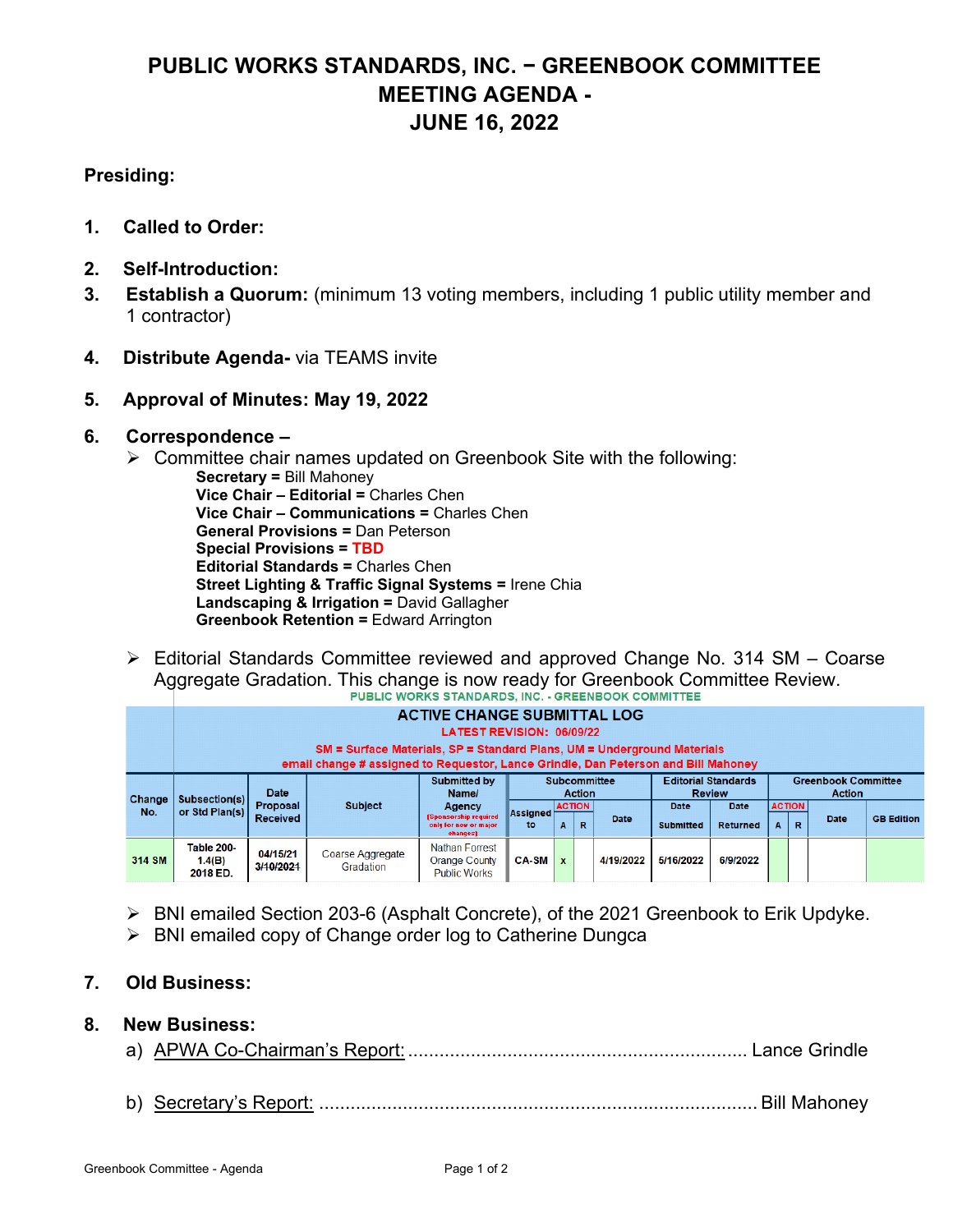|         | <b>Greenbook Subcommittees:</b>                                                |
|---------|--------------------------------------------------------------------------------|
|         |                                                                                |
| f)      | Underground Materials and Methods Subcommittee Report:  Gean Na                |
| g)      | Standard Plans Subcommittee Report:  Temo Galvez / Alex Salazar                |
| h)      |                                                                                |
| i)      |                                                                                |
| j)      |                                                                                |
| k)      |                                                                                |
| $\vert$ | Street Lighting and Traffic Systems Subcommittee Report Phil Phan / Irene Chia |
|         | m) Other New Business:                                                         |
| 9.      | <b>General Discussion:</b>                                                     |

- **10. Next meeting: July 21, 2022**
- **11. Adjourn:**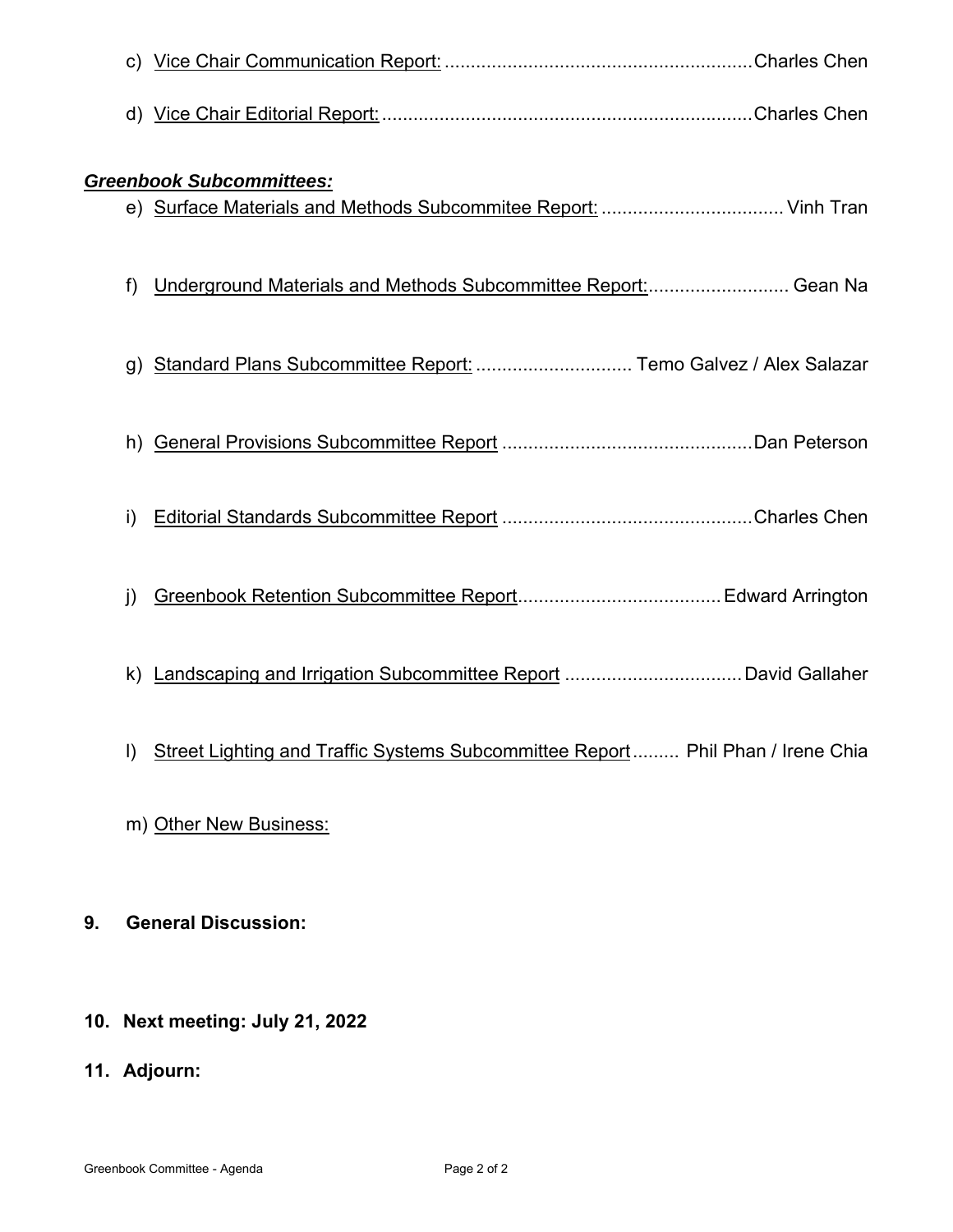| <b>Date Proposal Received</b><br>Public Works Standards, Inc. c/o<br>Associated General Contractors of California<br>March 10 <sup>th</sup> , 2021<br>Los Angeles District Office<br>1906 West Garvey Avenue, Suite No. 100<br>(ASSIGNED BY GREENBOOK COMMITTEE)<br>West Covina, California 91760<br>Subsection or Standard Plan to be revised: Table 200-1.4(B)<br>On page(s): 46 (2018 Ed.)<br><b>Warning:</b> Public Contract Code §3400 prohibits any local agency specification that limits bidding, directly or<br>indirectly, to any one specific concern or product. If this revision describes a proprietary or patented product, it must<br>identify other products which equally perform the functions of the proprietary or patented product.<br><b>Revision:</b><br>See attached.<br><b>Reason For Revision:</b><br>Table 200-1.4(B) describes the required coarse aggregate gradations for Portland Cement Concrete. Currently, for No. 3<br>gradation, this Greenbook table requires a minimum of 8% passing the $3/8$ " sieve, spec. range = 8-20, while ASTM and<br>Caltrans allow for 0%.<br>Orange County Public Works staff performed a thorough review of previously-submitted concrete mixes going back to<br>2012 (approximately 3,100 samples) and found that 35% of the samples failed the 3/8" sieve specification. 60% of those<br>failures show less than 8 percent passing the 3/8" sieve.<br>sieve, while simultaneously passing less than 5% through the No. 4 sieve.<br>For those reasons, it is proposed to update the limits in the table to reflect those found in ASTM C33 as well as those<br>allowed by Caltrans and make the percent passing tolerance $0$ to $20\%$ - see attached supporting documentation.<br>Concrete Ad-Hoc / Nathan Forrest<br>Phone No: $520-235-0480$<br><b>Submitted By:</b><br>OC Public Works (Sponsor)<br>Agency:<br>1152 E. Fruit St. Santa Ana, CA 92701<br><b>Address:</b><br><b>Instructions:</b> Use a separate form for each revision. Attach plain paper if more space is needed. For minor changes,<br>copy present wording striking out words to be deleted and underlining new text. For major changes,<br>rewrite or add paragraph or sections. All proposed revisions must include the reason(s) for the revision.<br><b>Subcommittee Action:</b><br><b>Editorial Standards Subcommittee Review:</b><br>On 4/19/2022<br>6/9/2022<br>(Date)<br>On<br>(Date)<br>Recommended For ________ Supplement/Edition<br>Reviewed For Surf/Und/Spec/Plans Subcommittee<br>NO Modifications<br><b>As Modified</b><br>Rejected<br>As Modified | Proposed Revision To:<br><b>X</b> Standard Specifications For Public Works Construction<br><b>Standard Plans For Public Works Construction</b> | Change No. $314$ SM<br>(ASSIGNED BY GREENBOOK COMMITTEE) |  |  |  |  |  |  |
|----------------------------------------------------------------------------------------------------------------------------------------------------------------------------------------------------------------------------------------------------------------------------------------------------------------------------------------------------------------------------------------------------------------------------------------------------------------------------------------------------------------------------------------------------------------------------------------------------------------------------------------------------------------------------------------------------------------------------------------------------------------------------------------------------------------------------------------------------------------------------------------------------------------------------------------------------------------------------------------------------------------------------------------------------------------------------------------------------------------------------------------------------------------------------------------------------------------------------------------------------------------------------------------------------------------------------------------------------------------------------------------------------------------------------------------------------------------------------------------------------------------------------------------------------------------------------------------------------------------------------------------------------------------------------------------------------------------------------------------------------------------------------------------------------------------------------------------------------------------------------------------------------------------------------------------------------------------------------------------------------------------------------------------------------------------------------------------------------------------------------------------------------------------------------------------------------------------------------------------------------------------------------------------------------------------------------------------------------------------------------------------------------------------------------------------------------------------------------------------------------------------------------------------------------------------------------------------------------------------|------------------------------------------------------------------------------------------------------------------------------------------------|----------------------------------------------------------|--|--|--|--|--|--|
|                                                                                                                                                                                                                                                                                                                                                                                                                                                                                                                                                                                                                                                                                                                                                                                                                                                                                                                                                                                                                                                                                                                                                                                                                                                                                                                                                                                                                                                                                                                                                                                                                                                                                                                                                                                                                                                                                                                                                                                                                                                                                                                                                                                                                                                                                                                                                                                                                                                                                                                                                                                                                |                                                                                                                                                |                                                          |  |  |  |  |  |  |
|                                                                                                                                                                                                                                                                                                                                                                                                                                                                                                                                                                                                                                                                                                                                                                                                                                                                                                                                                                                                                                                                                                                                                                                                                                                                                                                                                                                                                                                                                                                                                                                                                                                                                                                                                                                                                                                                                                                                                                                                                                                                                                                                                                                                                                                                                                                                                                                                                                                                                                                                                                                                                |                                                                                                                                                |                                                          |  |  |  |  |  |  |
|                                                                                                                                                                                                                                                                                                                                                                                                                                                                                                                                                                                                                                                                                                                                                                                                                                                                                                                                                                                                                                                                                                                                                                                                                                                                                                                                                                                                                                                                                                                                                                                                                                                                                                                                                                                                                                                                                                                                                                                                                                                                                                                                                                                                                                                                                                                                                                                                                                                                                                                                                                                                                |                                                                                                                                                |                                                          |  |  |  |  |  |  |
|                                                                                                                                                                                                                                                                                                                                                                                                                                                                                                                                                                                                                                                                                                                                                                                                                                                                                                                                                                                                                                                                                                                                                                                                                                                                                                                                                                                                                                                                                                                                                                                                                                                                                                                                                                                                                                                                                                                                                                                                                                                                                                                                                                                                                                                                                                                                                                                                                                                                                                                                                                                                                |                                                                                                                                                |                                                          |  |  |  |  |  |  |
|                                                                                                                                                                                                                                                                                                                                                                                                                                                                                                                                                                                                                                                                                                                                                                                                                                                                                                                                                                                                                                                                                                                                                                                                                                                                                                                                                                                                                                                                                                                                                                                                                                                                                                                                                                                                                                                                                                                                                                                                                                                                                                                                                                                                                                                                                                                                                                                                                                                                                                                                                                                                                |                                                                                                                                                |                                                          |  |  |  |  |  |  |
|                                                                                                                                                                                                                                                                                                                                                                                                                                                                                                                                                                                                                                                                                                                                                                                                                                                                                                                                                                                                                                                                                                                                                                                                                                                                                                                                                                                                                                                                                                                                                                                                                                                                                                                                                                                                                                                                                                                                                                                                                                                                                                                                                                                                                                                                                                                                                                                                                                                                                                                                                                                                                |                                                                                                                                                |                                                          |  |  |  |  |  |  |
|                                                                                                                                                                                                                                                                                                                                                                                                                                                                                                                                                                                                                                                                                                                                                                                                                                                                                                                                                                                                                                                                                                                                                                                                                                                                                                                                                                                                                                                                                                                                                                                                                                                                                                                                                                                                                                                                                                                                                                                                                                                                                                                                                                                                                                                                                                                                                                                                                                                                                                                                                                                                                |                                                                                                                                                |                                                          |  |  |  |  |  |  |
|                                                                                                                                                                                                                                                                                                                                                                                                                                                                                                                                                                                                                                                                                                                                                                                                                                                                                                                                                                                                                                                                                                                                                                                                                                                                                                                                                                                                                                                                                                                                                                                                                                                                                                                                                                                                                                                                                                                                                                                                                                                                                                                                                                                                                                                                                                                                                                                                                                                                                                                                                                                                                |                                                                                                                                                |                                                          |  |  |  |  |  |  |
|                                                                                                                                                                                                                                                                                                                                                                                                                                                                                                                                                                                                                                                                                                                                                                                                                                                                                                                                                                                                                                                                                                                                                                                                                                                                                                                                                                                                                                                                                                                                                                                                                                                                                                                                                                                                                                                                                                                                                                                                                                                                                                                                                                                                                                                                                                                                                                                                                                                                                                                                                                                                                |                                                                                                                                                |                                                          |  |  |  |  |  |  |
|                                                                                                                                                                                                                                                                                                                                                                                                                                                                                                                                                                                                                                                                                                                                                                                                                                                                                                                                                                                                                                                                                                                                                                                                                                                                                                                                                                                                                                                                                                                                                                                                                                                                                                                                                                                                                                                                                                                                                                                                                                                                                                                                                                                                                                                                                                                                                                                                                                                                                                                                                                                                                |                                                                                                                                                |                                                          |  |  |  |  |  |  |
|                                                                                                                                                                                                                                                                                                                                                                                                                                                                                                                                                                                                                                                                                                                                                                                                                                                                                                                                                                                                                                                                                                                                                                                                                                                                                                                                                                                                                                                                                                                                                                                                                                                                                                                                                                                                                                                                                                                                                                                                                                                                                                                                                                                                                                                                                                                                                                                                                                                                                                                                                                                                                | It is very difficult for aggregate producers to prepare coarse aggregates that pass at least 8% of the material through the 3/8                |                                                          |  |  |  |  |  |  |
|                                                                                                                                                                                                                                                                                                                                                                                                                                                                                                                                                                                                                                                                                                                                                                                                                                                                                                                                                                                                                                                                                                                                                                                                                                                                                                                                                                                                                                                                                                                                                                                                                                                                                                                                                                                                                                                                                                                                                                                                                                                                                                                                                                                                                                                                                                                                                                                                                                                                                                                                                                                                                |                                                                                                                                                |                                                          |  |  |  |  |  |  |
|                                                                                                                                                                                                                                                                                                                                                                                                                                                                                                                                                                                                                                                                                                                                                                                                                                                                                                                                                                                                                                                                                                                                                                                                                                                                                                                                                                                                                                                                                                                                                                                                                                                                                                                                                                                                                                                                                                                                                                                                                                                                                                                                                                                                                                                                                                                                                                                                                                                                                                                                                                                                                |                                                                                                                                                |                                                          |  |  |  |  |  |  |
|                                                                                                                                                                                                                                                                                                                                                                                                                                                                                                                                                                                                                                                                                                                                                                                                                                                                                                                                                                                                                                                                                                                                                                                                                                                                                                                                                                                                                                                                                                                                                                                                                                                                                                                                                                                                                                                                                                                                                                                                                                                                                                                                                                                                                                                                                                                                                                                                                                                                                                                                                                                                                |                                                                                                                                                |                                                          |  |  |  |  |  |  |
|                                                                                                                                                                                                                                                                                                                                                                                                                                                                                                                                                                                                                                                                                                                                                                                                                                                                                                                                                                                                                                                                                                                                                                                                                                                                                                                                                                                                                                                                                                                                                                                                                                                                                                                                                                                                                                                                                                                                                                                                                                                                                                                                                                                                                                                                                                                                                                                                                                                                                                                                                                                                                |                                                                                                                                                |                                                          |  |  |  |  |  |  |
|                                                                                                                                                                                                                                                                                                                                                                                                                                                                                                                                                                                                                                                                                                                                                                                                                                                                                                                                                                                                                                                                                                                                                                                                                                                                                                                                                                                                                                                                                                                                                                                                                                                                                                                                                                                                                                                                                                                                                                                                                                                                                                                                                                                                                                                                                                                                                                                                                                                                                                                                                                                                                |                                                                                                                                                |                                                          |  |  |  |  |  |  |
|                                                                                                                                                                                                                                                                                                                                                                                                                                                                                                                                                                                                                                                                                                                                                                                                                                                                                                                                                                                                                                                                                                                                                                                                                                                                                                                                                                                                                                                                                                                                                                                                                                                                                                                                                                                                                                                                                                                                                                                                                                                                                                                                                                                                                                                                                                                                                                                                                                                                                                                                                                                                                |                                                                                                                                                |                                                          |  |  |  |  |  |  |
|                                                                                                                                                                                                                                                                                                                                                                                                                                                                                                                                                                                                                                                                                                                                                                                                                                                                                                                                                                                                                                                                                                                                                                                                                                                                                                                                                                                                                                                                                                                                                                                                                                                                                                                                                                                                                                                                                                                                                                                                                                                                                                                                                                                                                                                                                                                                                                                                                                                                                                                                                                                                                |                                                                                                                                                |                                                          |  |  |  |  |  |  |
|                                                                                                                                                                                                                                                                                                                                                                                                                                                                                                                                                                                                                                                                                                                                                                                                                                                                                                                                                                                                                                                                                                                                                                                                                                                                                                                                                                                                                                                                                                                                                                                                                                                                                                                                                                                                                                                                                                                                                                                                                                                                                                                                                                                                                                                                                                                                                                                                                                                                                                                                                                                                                |                                                                                                                                                |                                                          |  |  |  |  |  |  |
|                                                                                                                                                                                                                                                                                                                                                                                                                                                                                                                                                                                                                                                                                                                                                                                                                                                                                                                                                                                                                                                                                                                                                                                                                                                                                                                                                                                                                                                                                                                                                                                                                                                                                                                                                                                                                                                                                                                                                                                                                                                                                                                                                                                                                                                                                                                                                                                                                                                                                                                                                                                                                |                                                                                                                                                |                                                          |  |  |  |  |  |  |
|                                                                                                                                                                                                                                                                                                                                                                                                                                                                                                                                                                                                                                                                                                                                                                                                                                                                                                                                                                                                                                                                                                                                                                                                                                                                                                                                                                                                                                                                                                                                                                                                                                                                                                                                                                                                                                                                                                                                                                                                                                                                                                                                                                                                                                                                                                                                                                                                                                                                                                                                                                                                                |                                                                                                                                                |                                                          |  |  |  |  |  |  |
|                                                                                                                                                                                                                                                                                                                                                                                                                                                                                                                                                                                                                                                                                                                                                                                                                                                                                                                                                                                                                                                                                                                                                                                                                                                                                                                                                                                                                                                                                                                                                                                                                                                                                                                                                                                                                                                                                                                                                                                                                                                                                                                                                                                                                                                                                                                                                                                                                                                                                                                                                                                                                | <b>Greenbook Committee Action:</b>                                                                                                             |                                                          |  |  |  |  |  |  |

| On<br>(Date) | <b>Approved For</b> | Supplement/Edition | <b>As Modified</b> |
|--------------|---------------------|--------------------|--------------------|
|              | Rejected            |                    |                    |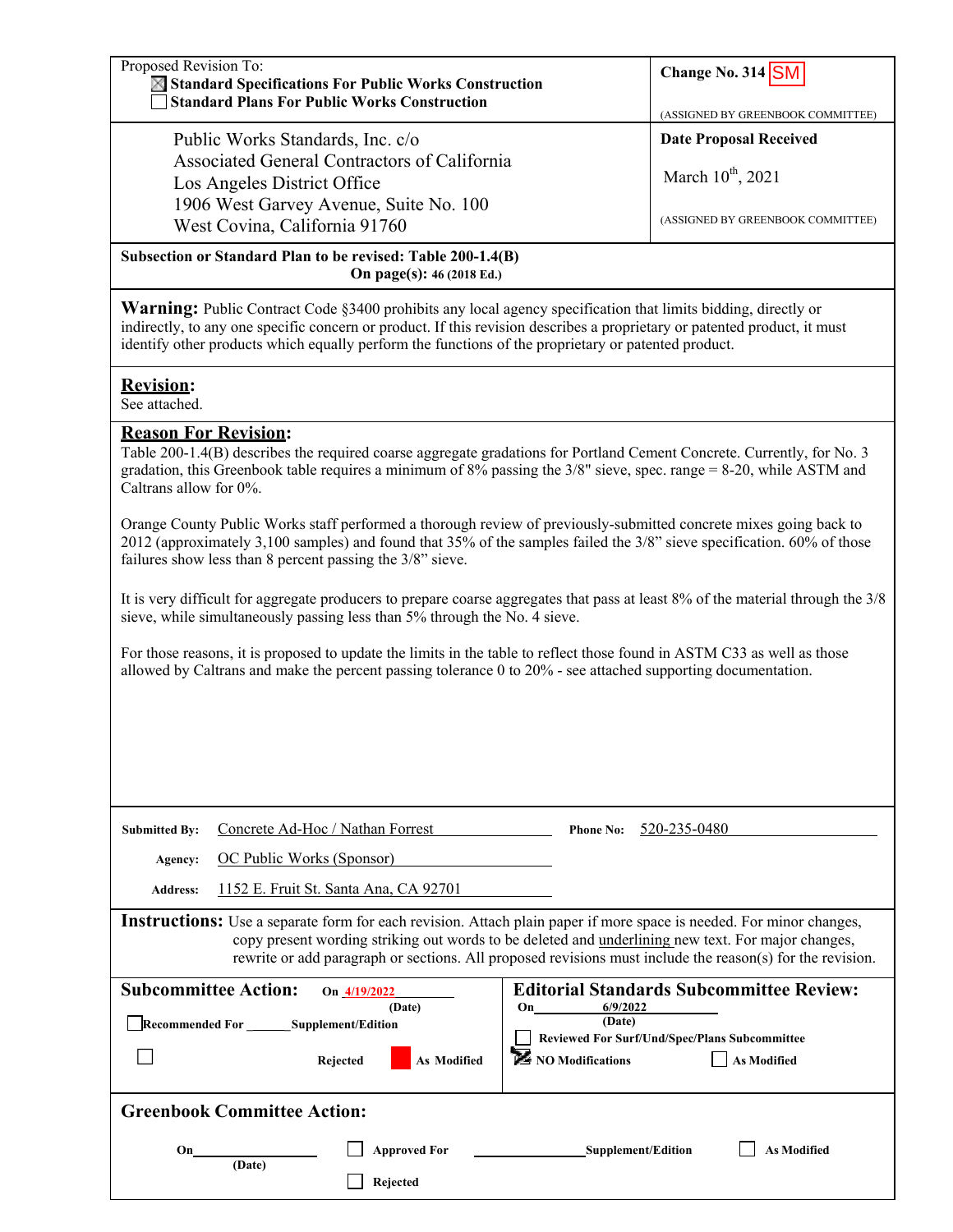### **TABLE 200-1.4 (A)**

| Tests                                         | <b>Tests Method</b><br>No. | <b>Requirements</b>       |
|-----------------------------------------------|----------------------------|---------------------------|
| <b>Cleanness Value</b>                        | California 227             | 75 Minimum                |
| Percentage Wear                               | ASTM C131                  |                           |
| 100 revolutions                               |                            | 15 Maximum                |
| 500 revolutions                               |                            | 52 Maximum                |
| Specific Gravity (Bulk saturated surface dry) | ASTM C127                  | 2.58 Minimum <sup>1</sup> |

1. Not more than 15 percent by weight shall be particles with a bulk specific gravity below 2.50.

2. Moving Average calculated in accordance with 211-5; no individual test result used shall be less than 71.

Concrete aggregate will be designated by number and shall conform to the following gradations:

|                        |              | <b>Percentage Passing Sieve</b>         |                              |  |  |  |  |  |
|------------------------|--------------|-----------------------------------------|------------------------------|--|--|--|--|--|
| <b>Sieve Size</b>      | <b>No. 2</b> | <b>No. 3</b>                            | <b>No. 4</b>                 |  |  |  |  |  |
| 2" (50 mm)             | 100          | $\left\langle \mathbf{r} \right\rangle$ | 21                           |  |  |  |  |  |
| $1-1/2$ " (37.5 mm)    | $90 - 100$   | 100                                     | $\mathcal{M}_{\mathcal{S}}$  |  |  |  |  |  |
| 1" (25.0 mm)           | $5 - 40$     | $90 - 100$                              | $\left( \frac{1}{2} \right)$ |  |  |  |  |  |
| $3/4$ " (19.0 mm)      | $0 - 15$     | $55 - 85$                               | 100                          |  |  |  |  |  |
| $3/8$ " (9.5 mm)       | $0 - 5$      | $8 - 20$                                | 85-100                       |  |  |  |  |  |
| No. 4 (4.75 mm)        | W.           | $0-5$                                   | $0 - 30$                     |  |  |  |  |  |
| No. 8 (2.36 mm)        |              | $0-5$                                   | $0 - 10$                     |  |  |  |  |  |
| No. 200 (75 µm)        | $0 - 2$      | $0 - 2$                                 | $0 - 2$                      |  |  |  |  |  |
| ASTM C131 Test Grading |              | в                                       |                              |  |  |  |  |  |

## **TABLE 200-1.4 (B)**

## 200-1.5 Sand.

Sand shall consist of natural or manufactured granular material, or a  $200 - 1.5.1$ General. combination thereof, free of deleterious amounts of organic material, mica, loam, clay, and other substances not suitable for the purpose intended.

200-1.5.2 Sand for Asphalt Concrete. The sand shall conform to the gradation specified for asphalt concrete in 200-1.5.5.

200-1.5.3 Sand for Portland Cement Concrete. Sand for Portland cement concrete shall be washed and shall conform to the gradation specified for Portland cement concrete in 200-1.5.5 and the following quality requirements:

|  |  | TABLE 200-1.5.3 |  |  |  |  |  |  |
|--|--|-----------------|--|--|--|--|--|--|
|--|--|-----------------|--|--|--|--|--|--|

| <b>Tests</b>                  | <b>Test Method No.</b> | <b>Requirements</b>       |
|-------------------------------|------------------------|---------------------------|
| Organic Impurities            | ASTM C40               | Satisfactory <sup>1</sup> |
| Sand Equivalent               | California 217         | 75 Minimum                |
| Moving Average <sup>3</sup>   |                        | 75 Minimum                |
| Soundness <sup>2</sup> $(\%)$ | California 214         | 10 Maximum                |

1. The resultant color of the testing solution shall not be darker than the ASTM C40 standard.

2. The soundness requirement will be waived, provided that the durability index, Df, is 60 or greater, when determined by California Test 229.

3. Moving Average calculated in accordance with 211-5; no individual test result used shall be less than 70.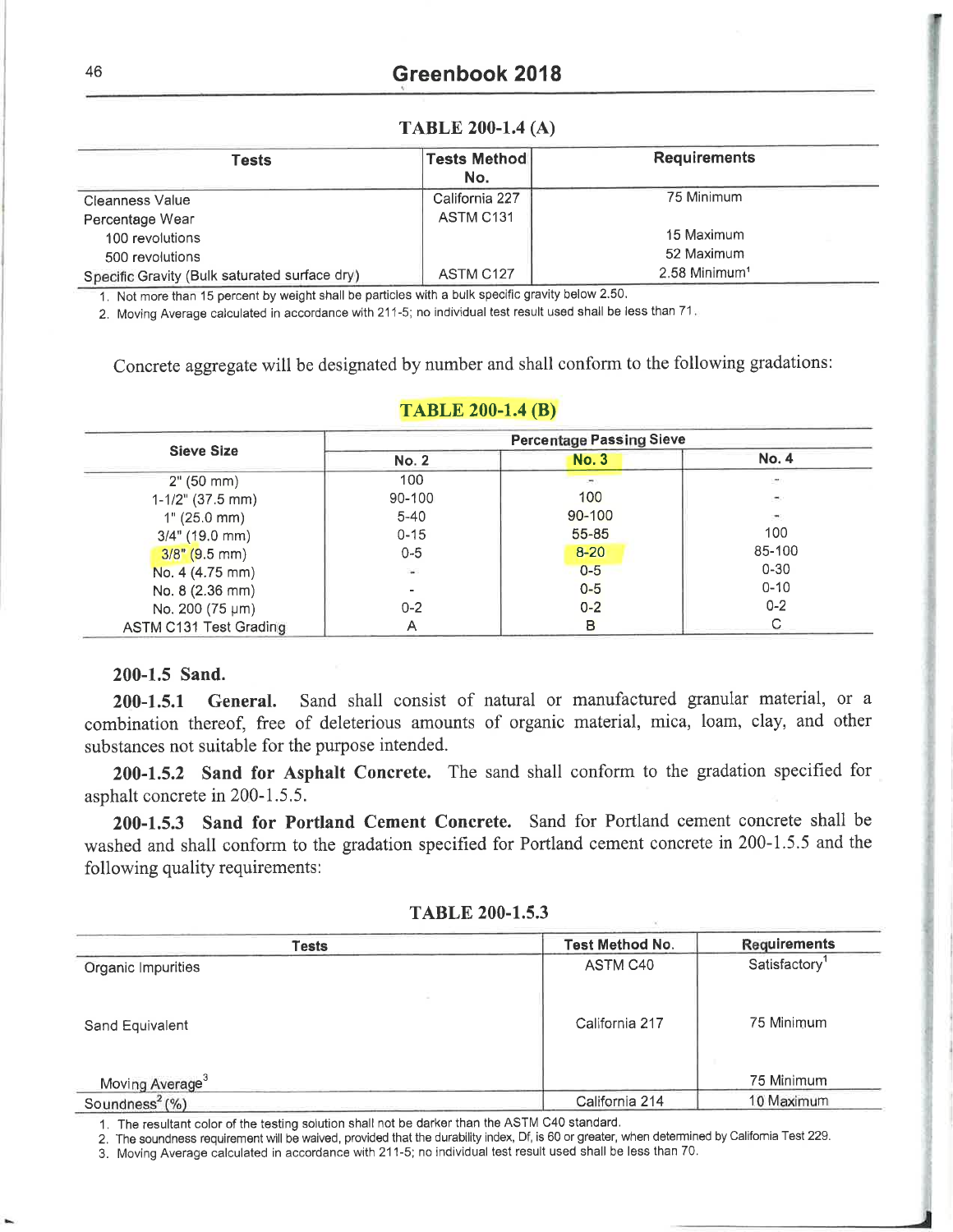TABLE 3 Grading Requirements for Coarse Aggregates

|             | Nominal Size                                                                                                              |                                                    |                               |                              |                               |                             | Amounts Finer than Each Laboratory Sieve (Square-Openings), Mass Percent |                   |                                |                                  |                      |                                 |                      |                                                                                                                                                   |                     |
|-------------|---------------------------------------------------------------------------------------------------------------------------|----------------------------------------------------|-------------------------------|------------------------------|-------------------------------|-----------------------------|--------------------------------------------------------------------------|-------------------|--------------------------------|----------------------------------|----------------------|---------------------------------|----------------------|---------------------------------------------------------------------------------------------------------------------------------------------------|---------------------|
| Size Number | Square Openings)<br>(Sieves with                                                                                          | (4 in.)<br>100<br>$\overline{\overline{\epsilon}}$ | $(3\frac{1}{2}$ in.)<br>90 mm | $75 \, \text{mm}$<br>(3 in.) | $(2\frac{1}{2}$ in.)<br>63 mm | 50 mm<br>(2 in.)            | $37.5$ mm<br>$(1\frac{1}{2}$ in.)                                        | 25.0 mm<br>(1 in) | 19.0 mm<br>$(3/4 \text{ in.})$ | $12.5 \text{ mm}$<br>$(1/2$ in.) | $9.5$ mm<br>(% in.)  | $4.75$ <sub>mm</sub><br>(No. 4) | 2.36 mm<br>(No. 8)   | 1,18 mm<br>(No. 16)                                                                                                                               | 300 µm              |
|             | 90 to 37.5 mm<br>(31/2 to 11/2 in.)                                                                                       | $\frac{8}{2}$                                      | 90 to 100                     | Ŧ                            | 25 to 60                      | $\hat{z}$                   | 15<br>$\mathbf{S}$<br>$\circ$                                            | $\frac{1}{2}$     | S<br>0 <sub>10</sub>           | t                                | ÷                    | ÷                               | ÷                    | 港                                                                                                                                                 | £                   |
| $\sim$      | 63 to 37.5 mm<br>$(2\frac{1}{2}$ to 1 <sup>1</sup> / <sub>2</sub> in.)                                                    | ï                                                  | Ĩ                             | 100                          | 90 to 100                     | 35 to 70                    | 0 to 15                                                                  | đ,                | 0 to 5                         | ŧ.                               | €                    | ţ.                              | ţ.                   | ŧ                                                                                                                                                 | ţ.                  |
| c           | 50 to 25.0 mm<br>(2 to 1 in.)                                                                                             | ŧ                                                  | ŗ.                            | ŧ                            | $\frac{8}{100}$               | 90 to 100                   | 35 to 70                                                                 | 0 to 15           | 澎                              | LΩ<br>$\frac{6}{10}$             | ï                    | ğ,                              | š                    | 谨                                                                                                                                                 | ä                   |
| 357         | 50 to 4.75 mm<br>(2 in. to No. 4)                                                                                         | ł.                                                 | š.                            | ĵ.                           | 100                           | 95 to 100                   | Ŧ                                                                        | 35 to 70          | В                              | 10 to 30                         | ä                    | 40<br>0 <sup>10</sup>           | đ,                   | F                                                                                                                                                 | ï                   |
| 4           | 37.5 to 19.0 mm<br>$(1\frac{1}{2}$ to $\frac{3}{4}$ in.)                                                                  | š                                                  | U.                            | ŧ                            | ą                             | 100                         | 90 to 100                                                                | 20 to 55          | 0 to 15                        | ţ.                               | S<br>0 <sub>10</sub> | ţ.                              | ŧ                    | ŧ                                                                                                                                                 | ÷                   |
| 467         | 37.5 to 4.75 mm<br>$(1\frac{1}{2}$ in. to No. 4)                                                                          | E.                                                 | ŧ.                            | ŧ                            | Ð                             | 100                         | 95 to 100                                                                | ŧ                 | 35 to 70                       | ï                                | 10 to 30             | LO.<br>$\frac{10}{10}$          | İ                    | ÷                                                                                                                                                 | ÷                   |
| S           | 25.0 to 12.5 mm<br>(1 to 1/2 in)                                                                                          | ŧ                                                  | ŧ                             | ĭ.                           | ž                             | $\frac{3}{2}$               | $\frac{8}{100}$                                                          | 90 to 100         | 20 to 55                       | 0 to 10                          | ю<br>$\frac{10}{10}$ | 1                               | Ł                    | 8                                                                                                                                                 | ÷                   |
| 56          | 25.0 to 9.5 mm<br>(1 to 3/6 in.)                                                                                          | đ                                                  | š                             | Ŧ                            | ğ.                            | $\langle \tilde{1} \rangle$ | 100                                                                      | 90 to 100         | 40 to 85                       | 10 to 40                         | 0 to 15              | w<br>$\frac{1}{2}$              | ĩ                    | Ĩ.                                                                                                                                                | ł.                  |
| 57          | 25.0 to 4.75 mm<br>$(1 \text{ in. to No. 4})$                                                                             | ŧ.                                                 | ŧ                             | ŧ                            | ŧ                             | Ť                           | 100                                                                      | 95 to 100         | ł                              | 25 to 60                         | ŧ                    | 0 to 10                         | S<br>$\frac{10}{10}$ | ĵ                                                                                                                                                 | $\ddagger$          |
| 6           | 19.0 to 9.5 mm<br>$(3/4 \text{ to } 3/6 \text{ in.})$                                                                     | š                                                  | ŧ                             | Ŧ                            | ğ,                            | ă                           | ŧ                                                                        | 100               | 90 to 100                      | 20 to 55                         | 0 to 15              | Б<br>$\frac{10}{2}$             | ÷                    | ł,                                                                                                                                                | ŧ.                  |
| 67          | 19.0 to 4.75 mm<br>$(\frac{3}{4}$ in, to No. 4)                                                                           | ŧ                                                  | l,                            | f,                           | 영                             | 法                           | Ŧ                                                                        | 100               | 90 to 100                      | î                                | 20 to 55             | $0$ to 10                       | ιn.<br>$\frac{1}{2}$ | ŧ                                                                                                                                                 | ţ                   |
| $\sim$      | 12.5 to 4.75 mm<br>$(1/2$ in. to No. 4)                                                                                   | ŧ                                                  | į,                            | ţ                            | š,                            | Ŧ,                          | ŧ                                                                        | ŧ                 | 100                            | 90 to 100                        | 40 to 70             | 0 to 15                         | Ю<br>$\frac{1}{2}$   | ă                                                                                                                                                 | ŧ                   |
| $\infty$    | 9.5 to 2.36 mm<br>$(3/6$ in. to No. $8)$                                                                                  | ă                                                  | $\ddot{t}$                    | ł                            | đ                             | ŧ                           | đ                                                                        | J.                | ÷                              | 100                              | 85 to 100            | 10 to 30                        | $0$ to 10            | Ю<br>010                                                                                                                                          | ţ.                  |
| 89          | 3/8 in. to No. 16)<br>9.5 to 1.18 mm                                                                                      | $\ddot{z}$                                         | $\mathbf{I}$                  | ŧ                            | ß.                            | Ð                           | ŧ                                                                        | ŧ.                | ŧ                              | 100                              | 90 to 100            | 20 to 55                        | 5 to 30              | $0$ to $10\,$                                                                                                                                     | ю<br>$\frac{6}{10}$ |
| e<br>Po     | 4.75 to 1.18 mm<br>(No. 4 to No. 16)                                                                                      | ï                                                  | I                             | î                            | ĝ.                            | Ŧ,                          | ş.                                                                       | Î,                | $\frac{1}{2}$                  | ŧ                                | 100                  | 85 to 100                       | 10 to 40             | $0$ to 10                                                                                                                                         | ю<br>$\frac{1}{2}$  |
|             | <sup>4</sup> Size number 9 aggregate is defined in Terminology C125 as a fin<br>aggregate as defined by Terminology C125. |                                                    |                               |                              |                               |                             |                                                                          |                   |                                |                                  |                      |                                 |                      | e aggregate. It is included as a coarse aggregate when it is combined with a size number 8 material to create a size number 89, which is a coarse |                     |

Copyright by ASTM Int! (all rights reservel); The Mar (7 12:35:11 FST 2013)<br>Downloaded printed by<br>Pascal Mascarenhas (Vulcan-Materia)s=Co) pursuant to License Agreement, No further reproductions authorized.

 $\left(\frac{1}{2}\right)$  C33/C33M - 13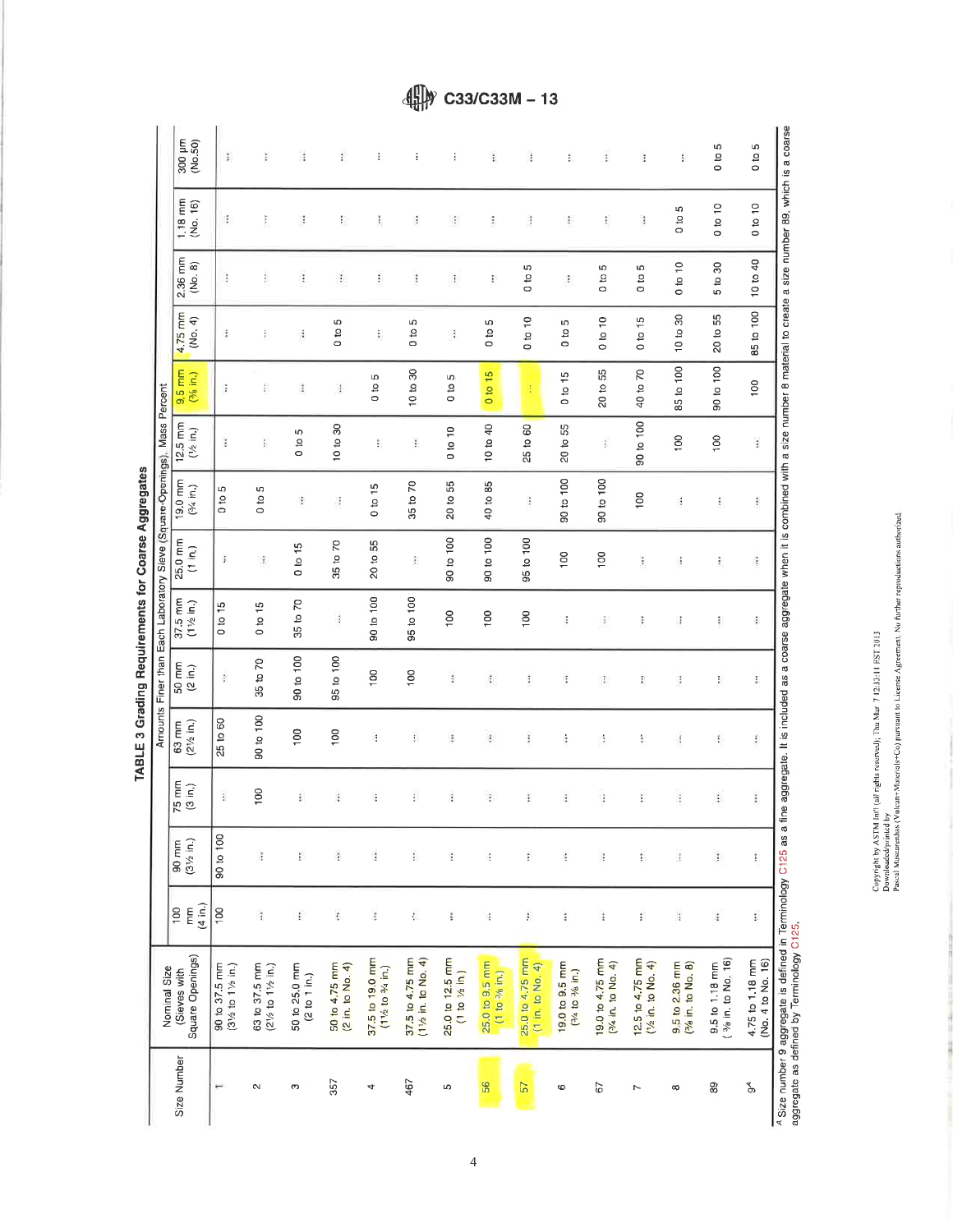#### **SECTION 90**

- $\mathbf{1}$ Fine aggregate sampled at the completion of processing at the aggregate production plant had a sand equivalent value of at least 82 when tested under California Test 217
- 2. Prequalification tests performed under California Test 549 showed that the aggregate would develop a relative strength of at least 95 percent and have a relative shrinkage of no more than 105 percent based on concrete

#### 90-1.02C(4) Aggregate Gradation

#### 90-1.02C(4)(a) General

Proposed aggregate gradations must be within the percentage passing limits shown in the following table:

| Primary aggregate nominal size | Sieve size | Limits of gradation (% passing) |
|--------------------------------|------------|---------------------------------|
| 1-1/2 x 3/4 inch               | 1 in       | $19 - 41$                       |
| 1 inch $x$ No. 4               | $3/4$ in   | $52 - 85$                       |
| 1 inch $x$ No. 4               | $3/8$ in   | $15 - 38$                       |
| $1/2$ inch x No. 4             | 3/8 in     | $40 - 78$                       |
| 3/8 inch x No. 8               | $3/8$ in   | $50 - 85$                       |
| Fine aggregate                 | No. 16     | $55 - 75$                       |
| Fine aggregate                 | No. 30     | $34 - 46$                       |
| Fine aggregate                 | No. 50     | $16 - 29$                       |

The Engineer may waive, in writing, the specifications for gradation if in the Engineer's opinion furnishing the gradation is not necessary for the work.

### 90-1.02C(4)(b) Coarse Aggregate Gradation

Coarse aggregate must be graded within the limits shown in the following table for each size of coarse aggregate:

|           | Primary aggregate nominal sizes |                  |             |                |                  |                                     |               |                  |  |
|-----------|---------------------------------|------------------|-------------|----------------|------------------|-------------------------------------|---------------|------------------|--|
|           |                                 | 1-1/2 x 3/4 inch |             | 1 inch x No. 4 |                  | $1/2$ inch x No. 4                  |               | 3/8 inch x No. 8 |  |
|           | Operating                       | Contract         | Operating   | Contract       | <b>Operating</b> | Contract                            | Operating     | Contract         |  |
| Sieve     | Range                           | Compliance       | Range       | Compliance     | Range            | Compliance                          | Range         | Compliance       |  |
| size      | (% passing)                     | (% passing)      | (% passing) | (% passing)    |                  | (% passing) (% passing) (% passing) |               | (% passing)      |  |
| 2         | 100                             | 100              |             |                |                  |                                     |               |                  |  |
| inch      |                                 |                  |             |                |                  |                                     |               |                  |  |
| $1 - 1/2$ | 88-100                          | 85-100           | 100         | 100            | $\frac{1}{2}$    | $\rightarrow$                       | $\rightarrow$ |                  |  |
| inch      |                                 |                  |             |                |                  |                                     |               |                  |  |
| 1         | $X \pm 18$                      | $X \pm 25$       | 88-100      | 86-100         | --               |                                     |               |                  |  |
| inch      |                                 |                  |             |                |                  |                                     |               |                  |  |
| 3/4       | $0 - 17$                        | $0 - 20$         | $X \pm 15$  | $X + 22$       | 100              | 100                                 | <b>Model</b>  |                  |  |
| inch      |                                 |                  |             |                |                  |                                     |               |                  |  |
| 1/2       | a.                              | m                | $-1$        | ⊷              | $82 - 100$       | $80 - 100$                          | 100           | 100              |  |
| inch      |                                 |                  |             |                |                  |                                     |               |                  |  |
| 3/8       | $0 - 7$                         | $0 - 9$          | $X \pm 15$  | $X \pm 22$     | $X \pm 15$       | $X \pm 22$                          | $X \pm 15$    | $X \pm 20$       |  |
| inch      |                                 |                  |             |                |                  |                                     |               |                  |  |
| No. 4     | $\overline{a}$                  | шù               | $0 - 16$    | $0 - 18$       | $0 - 15$         | $0 - 18$                            | $0 - 25$      | $0 - 28$         |  |
| No. 8     | ÷.                              |                  | $0 - 6$     | $0 - 7$        | $0 - 6$          | $0 - 7$                             | $0 - 6$       | $0 - 7$          |  |

NOTE: "X" is the percent passing of the gradation that you propose to furnish for the specific sieve size under section  $90-1.02C(4)(a)$ .

Furnish coarse aggregate for the 1-1/2-inch maximum combined aggregate gradation under section 90-1.02C(4)(d) in 2 or more primary aggregate nominal sizes. You may separate each primary aggregate nominal size into 2 sizes and store them separately, provided that the combined material complies with the gradation specifications for the primary aggregate nominal size.

You may separate the coarse aggregate for the 1-inch maximum combined aggregate gradation under section 90-1.02C(4)(d) into 2 sizes and store them separately, provided that the combined material complies with the gradation specifications for the 1 inch  $x$  No. 4 primary aggregate nominal size.